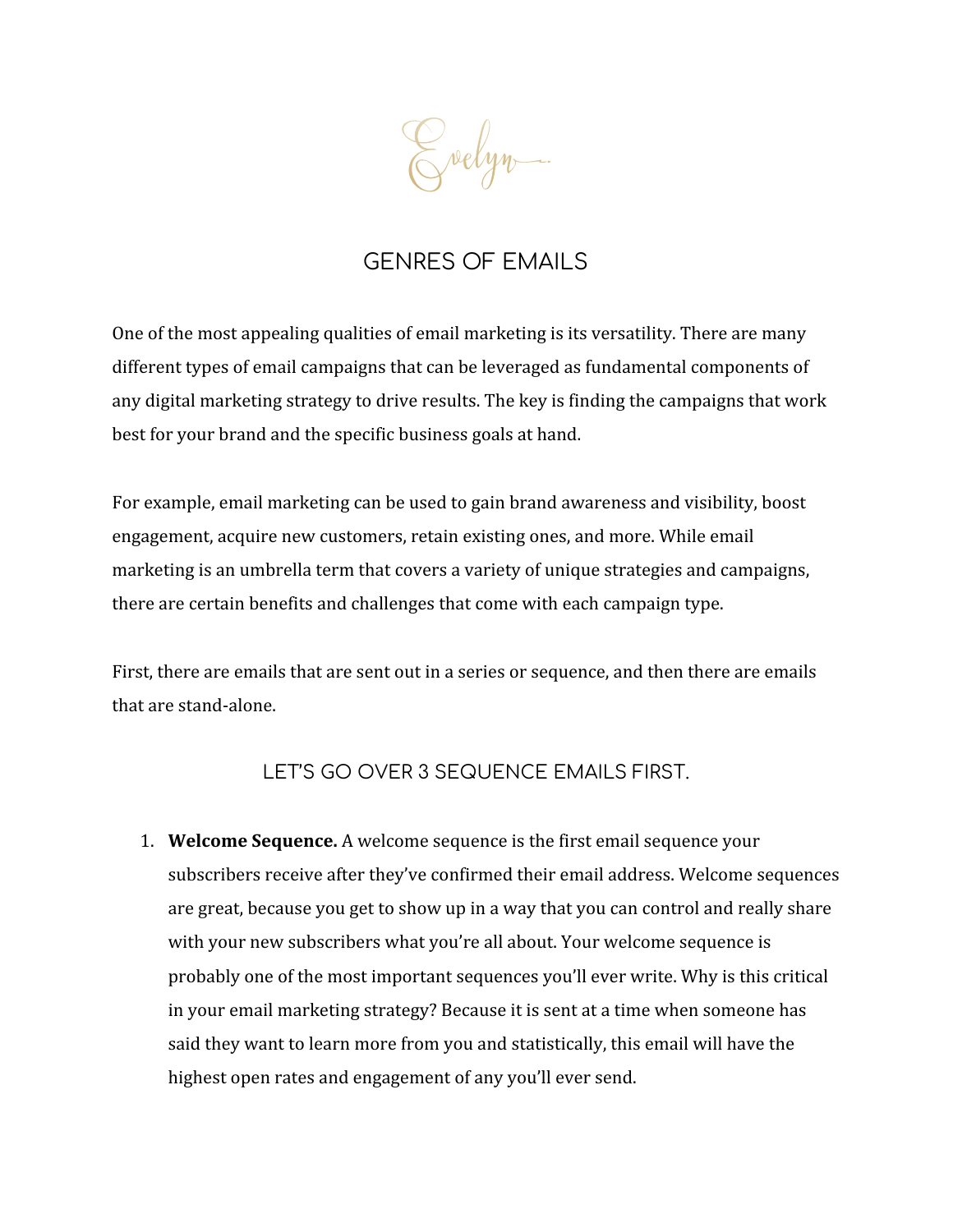- 2. **Standard Promotional Sequence.** The primary focus of a promotional email sequence is to get the word out to potential customers about your product or service and to lead them through a process of warming them up to buy. Promotionals email sequences will generally include 3-10 emails spread out over the course of a few days or weeks and they promote a specific event, product, or service. The ultimate goal of an email promotion is to get your subscribers to buy from you. The offer in the email is usually offered for a limited time (when the sequence ends), so the subscriber will feel the need to take immediate action.
- 3. **Newsletters.** Newsletters are very popular and are usually sent out on a consistent schedule. They often contain the company's blog content, upcoming events, and any updates about your company that would be of interest to your subscriber. Sent on a regular basis—such as monthly, bimonthly, or quarterly—newsletter emails are a great way for businesses to reinforce their industry expertise, build loyalty and engagement with subscribers, as well as grow a list of qualified prospects and customers.

#### NEXT, LET'S COVER STAND-ALONE EMAILS

There are two broad types of stand-alone marketing emails:

- 1. Engagement emails
- 2. Transactional emails

Engagement emails are more about storytelling. While transactional emails are directly related to making and closing a sale.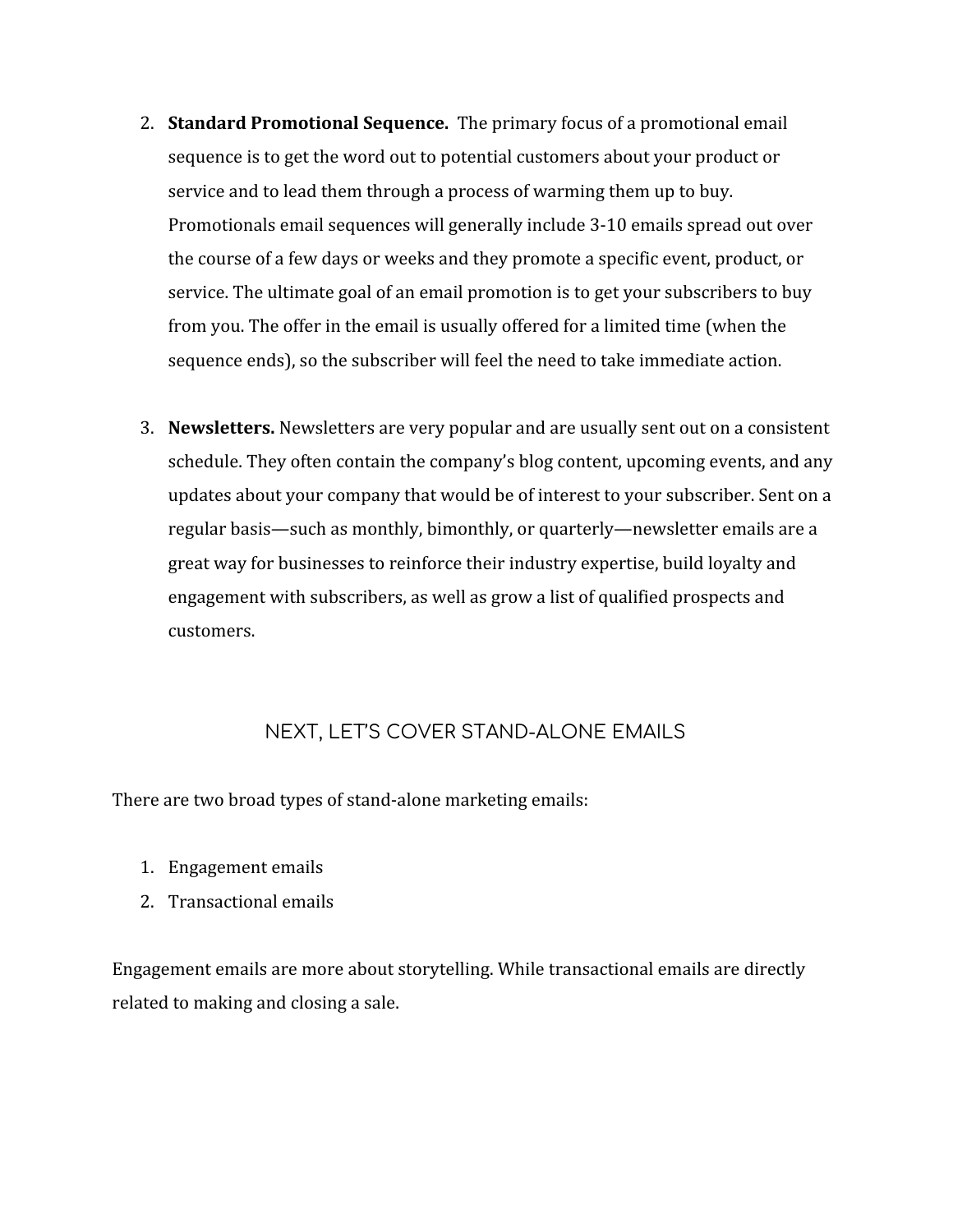You'll see from the examples that these two types aren't mutually exclusive and also, some of them can be sequence emails. In some cases, an engagement email might have a transactional element to it. Keep this in mind as you go through the different types of emails listed below.

### Engagement Email

The goal of engagement emails is more for branding and storytelling, rather than directly making a sale. Their purpose is to keep subscribers interested and engaged with the brand, even when they aren't in a buying mood.

When they're finally ready to buy or when your business has a special offer, subscribers will already have an active relationship with you even if they've never made a purchase before.

You can be more creative with these emails. In some cases, adding extra visuals or embedding links to audio and video can work really well.

# Engagement Emails

1. **Welcome Emails.** Welcome emails can be a stand-alone email if you choose. They are the first email your subscribers receive after they've confirmed their email address. Since this is their first interaction with your brand in their inbox, make it memorable and worth their while. After all, subscribers are highly likely to open and click welcome emails compared to other types of promotional emails, according to a study from Experian. Because the welcome email is high-engagement, it also works as a great transactional email. The above Experian study also found that welcome emails have higher transaction rates and revenue per email than other transactional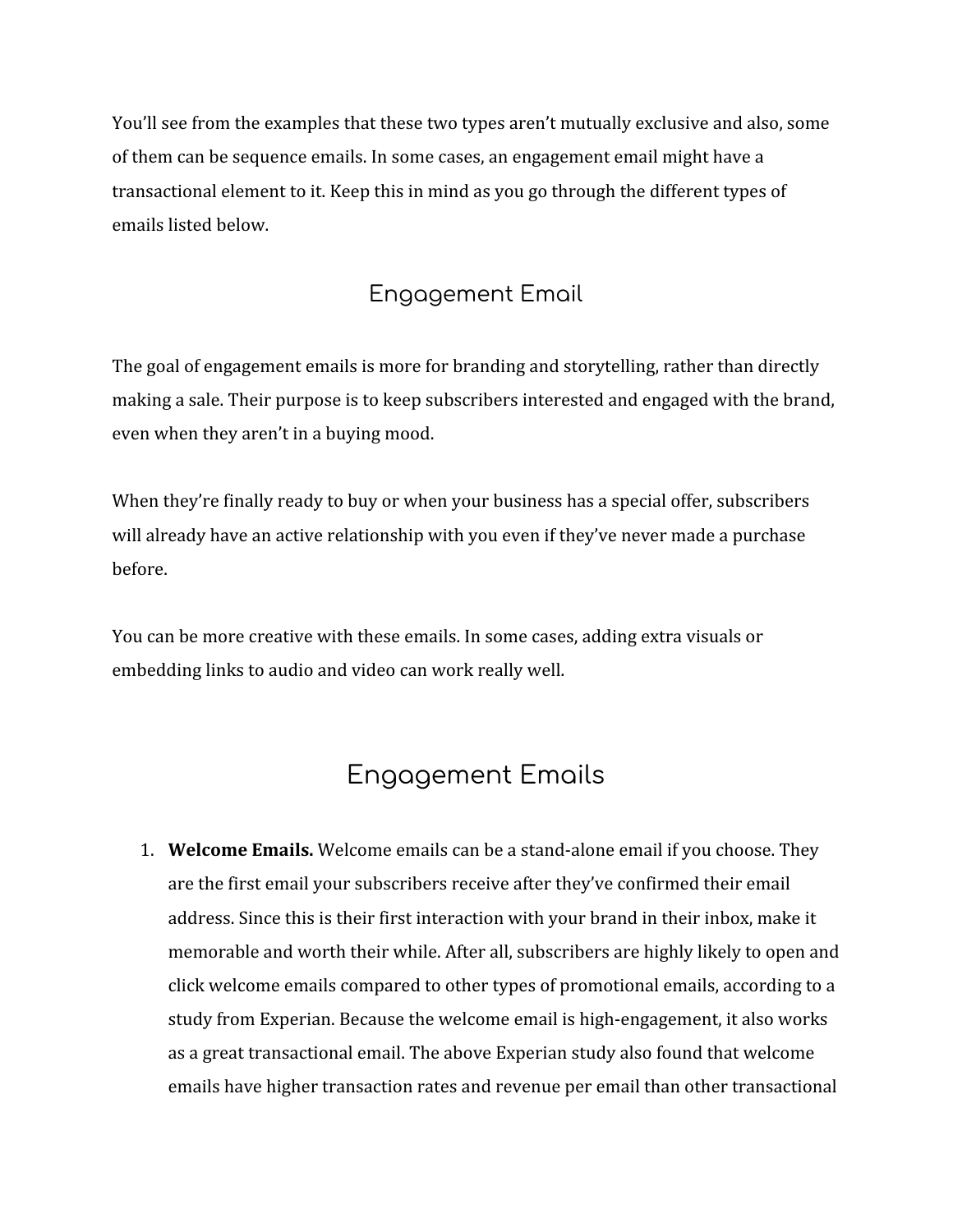emails. This is why it's typical for welcome emails to also offer discounts or free shipping to new subscribers.

- 2. **Tutorials and Tips Emails/Educational**. You should also send instructive and educational emails that help subscribers in a way that's relevant to your business. These usually come in the form of how-to tutorials and tips. They can be simple or in-depth—depending on what your products do and what your subscriber needs. Instruction emails are a great way to familiarize your subscribers with your products or services. This can be especially useful when it's unclear how your business can help them solve a problem or attain a goal. Teaching them something new can also help them make quick positive changes in their lives that they can associate with your brand. A Tutorial/Tips email can be a stand-alone or a sequence. For example, BeardBrand, which sells beard grooming products, sends a 5-day grooming tutorial to new subscribers. Each installment of the tutorial includes multiple videos. Some even include links and reviews to the products used in the video. In an example of mixing transactional elements to engagement emails, the 5-day tutorial ends with an offer of a free mustache comb to go with the subscriber's first order. Educational Emails — These types of emails should help solve a problem or answer questions that an organization's subscribers may have. A good opportunity to send educational emails, for example, is to highlight new content on your website or to share an interesting article or blog.
- 3. **The Free Gift Email.** Did you know that the average office worker receives 121 emails per day? So, if you want your email to be one of the few that's actually opened, you need to give free value now and again. An exclusive, free gift email sprinkled into your email marketing campaign will work like magic to keep your subscribers engaged and, well, subscribed. So what kind of a free gift should you send? An easy way to start is with something downloadable. For example, Slides sends out a huge pack of free design resources to download.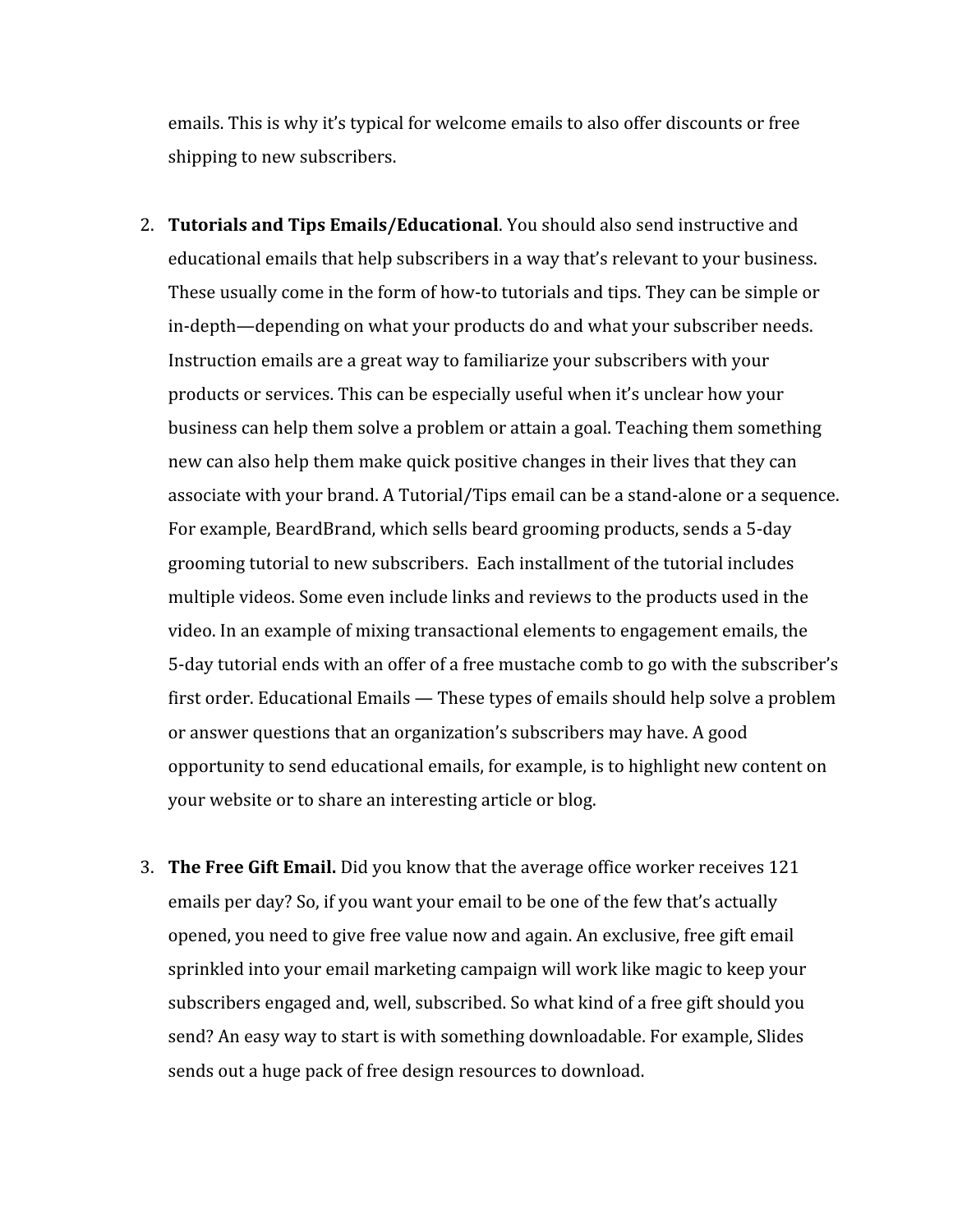- 4. **Customer Stories.** Customer stories are generated from interviewing or studying your customers. These stories could be about their success with your products or services, their personal stories, and tips to other customers like them. Their stories could also come in the form of pictures or video they've taken. Because these stories come from other customers, it builds a sense of community. Subscribers are able to identify with other buyers, sharing their interests and experiences. Udemy, an online learning marketplace, saw a 35-percent increase in content engagement when they started sharing customer stories on their blog. Apply this concept to your email campaigns, and subscribers will be looking forward to your future emails and keep opening them.
- 5. **Brand Stories**. Unlike customer stories which talk about your brand from your customers' perspective, brand stories come from you or your team. This works great if there's a compelling personal story behind your brand. This will give your subscribers ways to identify with your brand. Your brand's stories can have other positive effects as well. Studies have found that customers who are exposed to a brand's stories were more likely to describe the brand positively and pay more for their products. You don't need a Hollywood-worthy origin story for your business to capture people's attention. Sometimes the story of how your products are made, the stories behind certain business decisions, can also help give your subscribers something engaging to look at and relate with.
- 6. **Re-engagement Emails.** It's possible that some of your subscribers will not be as engaged as others. This could be because their level of interest was low to begin with, it's been a while since your last update, or they're just not that interested in your emails. Whatever the reason, it's important to encourage them to re-engage with your brand. A study of re-engagement campaigns found that around 12-percent of those receiving re-engagement emails read them. If these numbers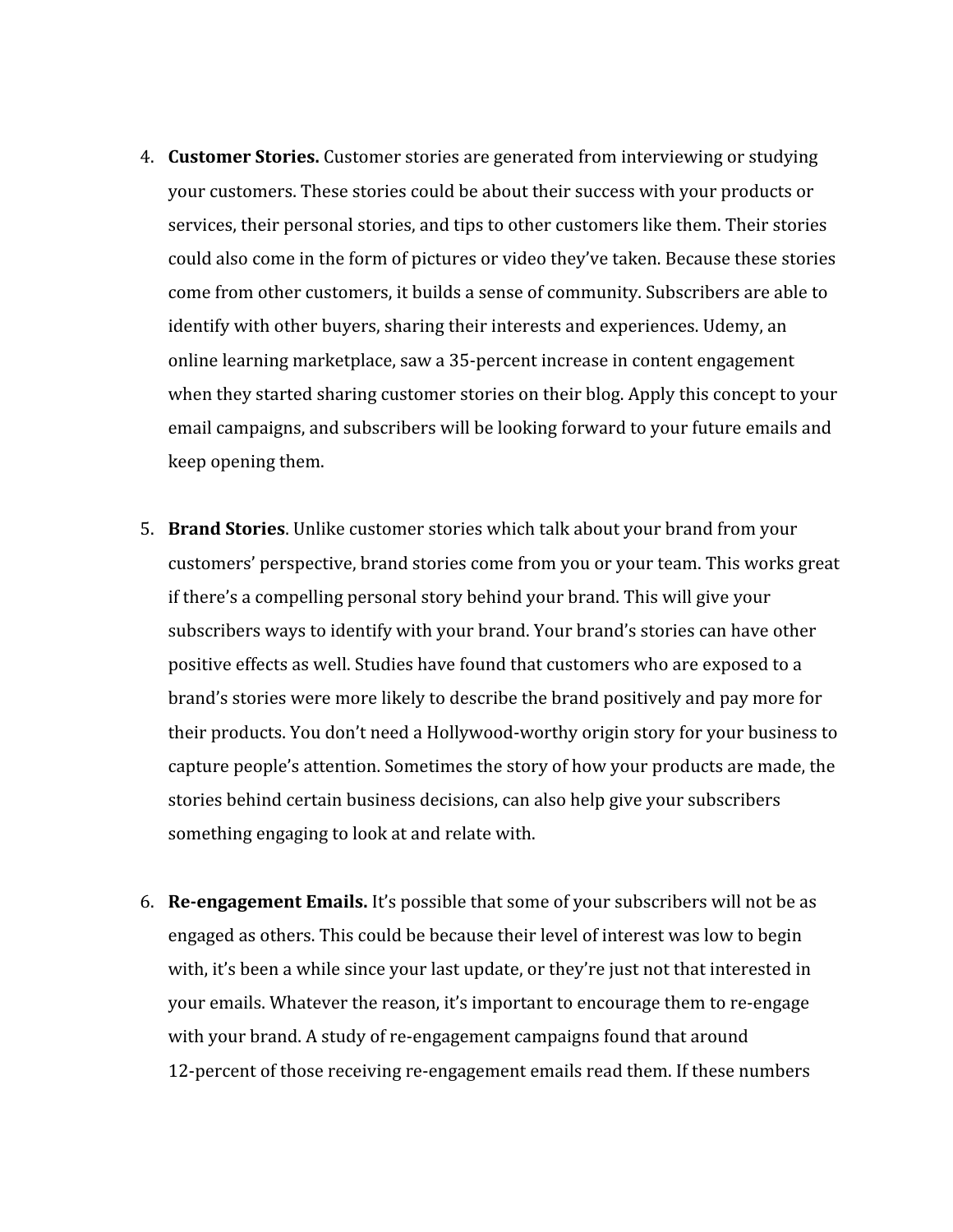seem small to you compared to the other types of emails on this list, consider that re-engagement campaigns are meant to win back customers that are inactive or uninterested. Getting 12-percent of these customers engaging with your brand again is no small feat. According to the study, there are two types of re-engagement emails that work well. The first is an email with "miss you" or "come back" in the subject line. The other re-engagement email you could use is to indicate a dollar-off discount in the subject line, which performs twice as well as those with percentage discounts.

- 7. **Order Status Emails**. For companies with e-commerce sites, this series of emails keeps customers informed about the status of their orders and typically includes order confirmation, shipment confirmation, shipment tracking, delivery confirmation, and receipts. Transactional emails such as these typically have average open rates that exceed 75%; however, few marketers use these opportunities to build customer relationships and grow revenue.
- 8. **Birthday/Holiday Emails.** Sending birthday or holiday wishes to your subscribers is a great way to keep your organization top of mind. And because of the fantastic targeting, these emails tend to get a remarkable response. To send birthday wishes, you would have to collect date of birth information on your sign-up or subscriber profile forms. By also including a special offer or coupon in these emails, you can help boost interest and possibly new sales, as well. According to one study, birthday emails generated more than two times the revenue of bulk mailings to the same customers.
- 9. **Anniversary Emails.** Celebrating a subscriber's anniversary for joining your email list is another excellent opportunity for keeping your company top of mind and encouraging sales. On average, anniversary emails generated almost seven times more revenue compared to bulk mailings to the same customers one study found.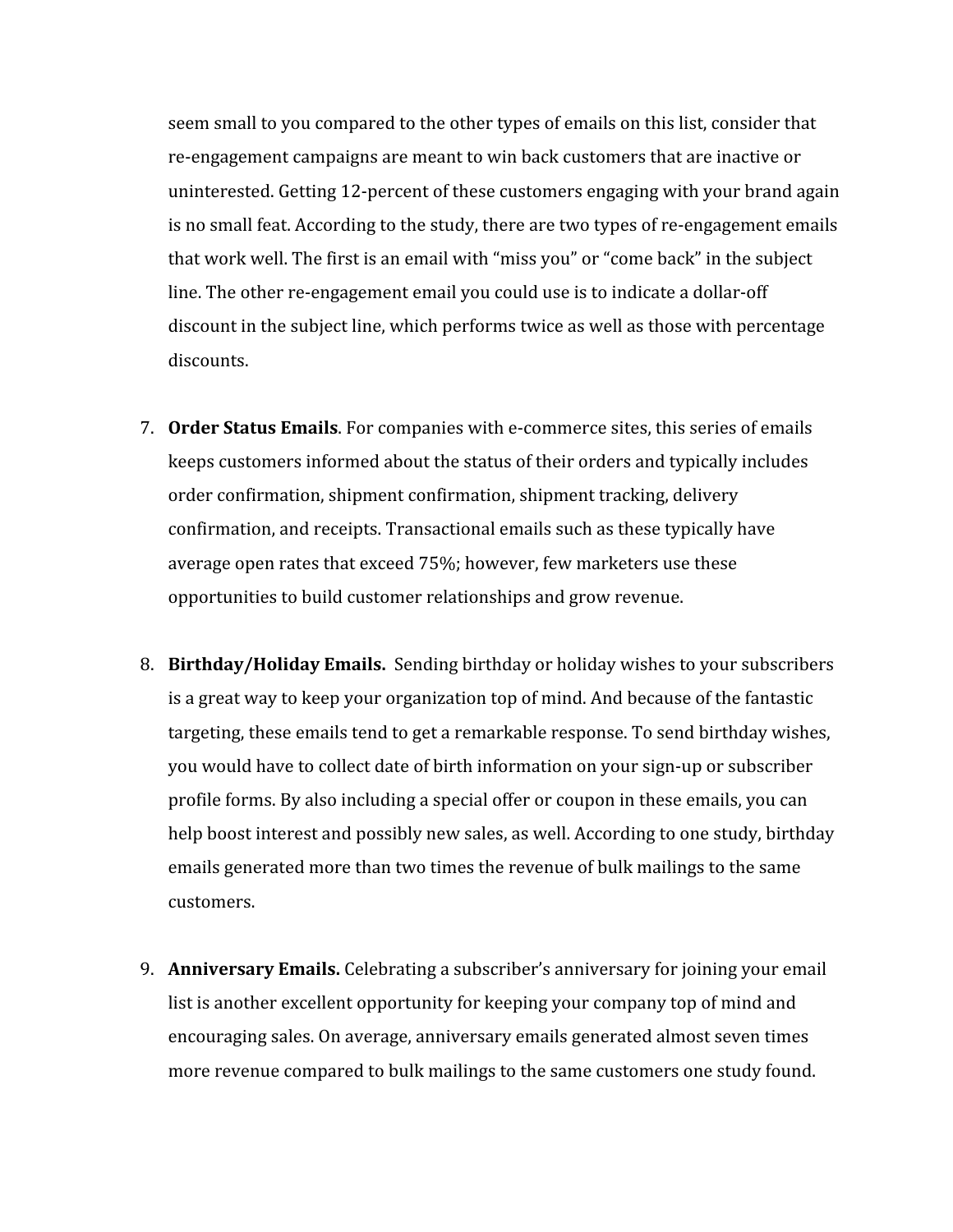10. **The Value Email**. There doesn't have to be some direct conversion goal behind every email you send. In fact, if you want your conversion focused emails to be effective, you have to first earn your subscriber's trust. A value email is where you simply provide value with no strings attached. It could be a blog post, a dose of inspiration, or a simple tip. These emails are where you really start to build a relationship with your audience, and they are an absolutely critical component to a high-converting email marketing campaign. FiveThirtyEight gives incredible value with their daily digest email. They have curated all of the interesting news stories for the day, and get right to the bottom line so their subscribers don't have to read all of the stories themselves in order to sound smart when discussing current events with their friends and colleagues.

## Transactional Emails

Just as their name implies, transactional emails are relevant to transactions your subscribers have had with your business. Unlike engagement emails, their objective is to initiate or close on a sale.

They could also be used to send or request updates on customer orders. Because of this, they are always triggered by specific customer actions and sent automatically. Engagement emails, on the other hand, can also be sent in real-time or on a pre-planned schedule rather than automatically triggered.

Here are some of the transactional emails you can use in your marketing campaigns:

1. **Cart Abandonment Reminders**. One type of transaction email that's essential for any online store is cart abandonment emails. These are the emails that you send out when potential customers add items to their online shopping cart, but don't follow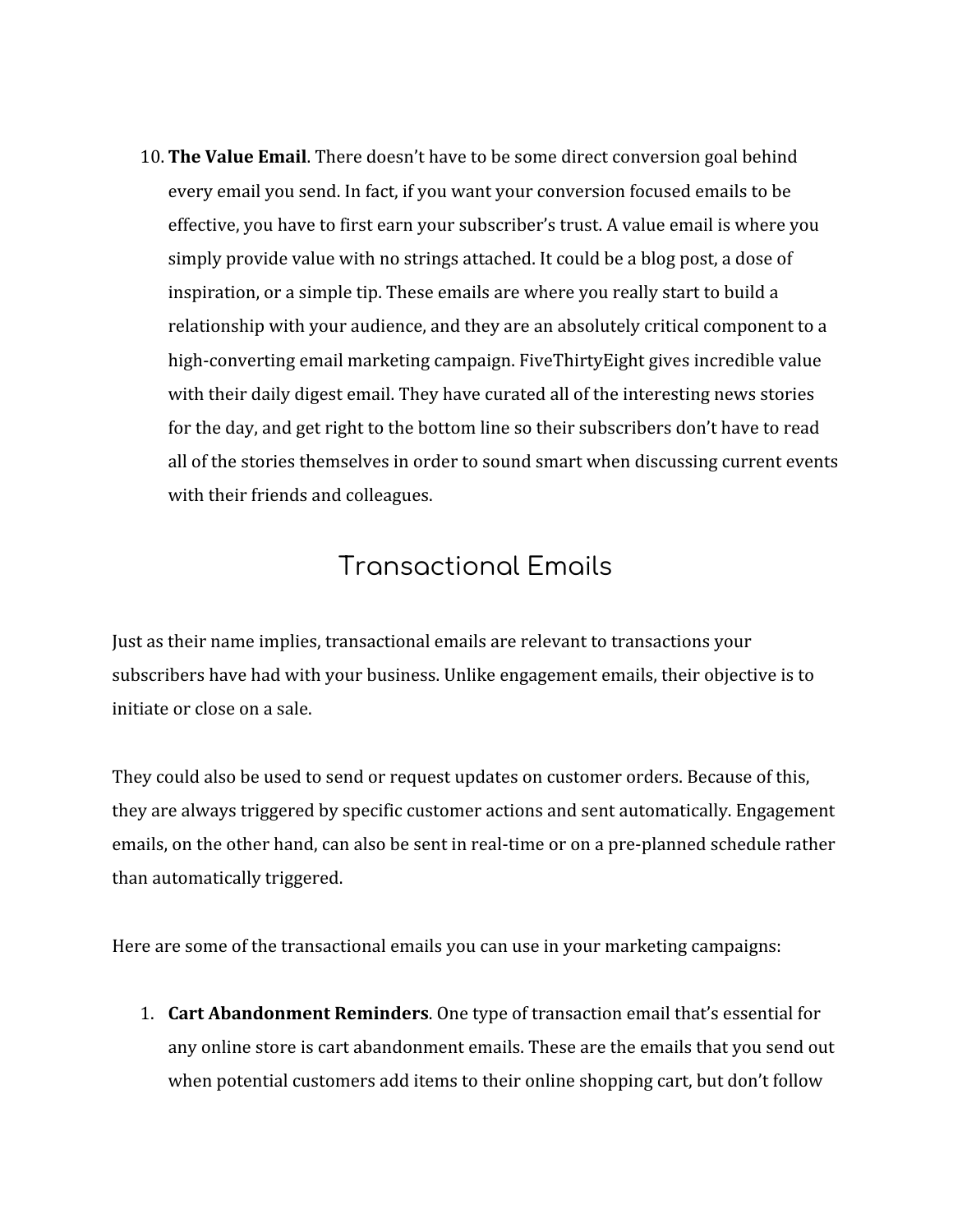through on a purchase. These could provide an opportunity to increase your potential profits since approximately two-thirds of shopping cart transactions are abandoned. A good cart abandonment email includes a prominent call-to-action and some compelling copy to remind the customer why they should complete the sale.

- 2. **Time-Sensitive Promotions.** Time-sensitive promotional emails include an offer that will expire soon. This offer could be about the limited availability of the product or service, or it could be a discount that's only available for a limited time. When sending out these types of emails, the subject line has to be clear about the time sensitivity of the email. Otherwise, customers might not feel the urgency to open it immediately.
- 3. **Cross-Sell Recommendation Emails.** Use customers' purchase histories to create email campaigns with information about other products you sell that they may be interested in purchasing. For example, if a customer recently bought a smartphone, you know he or she may also be in the market for such accessories as cases, covers, and screen protectors. One study showed, for instance, transactional emails that include cross-sell items have 20% higher transaction rates than those without them.
- 4. **Sales Announcement Emails.** If your business has a new product/service or a special promotion based around a product line, send out an email—or a series of emails—to announce the news and help pique customers' and prospects' interest.
- 5. **Reorder Emails.** If your company sells a product that needs to be reordered regularly, such as vitamins or ink cartridges, you can use a reorder email program to remind customers before they run out. Coming up with an effective reorder email strategy for your products/services could result in a significant boost in sales and revenue. In one case study, an air products company generated about \$2 per email sent, thanks to a three-part triggered email series that reminded customers to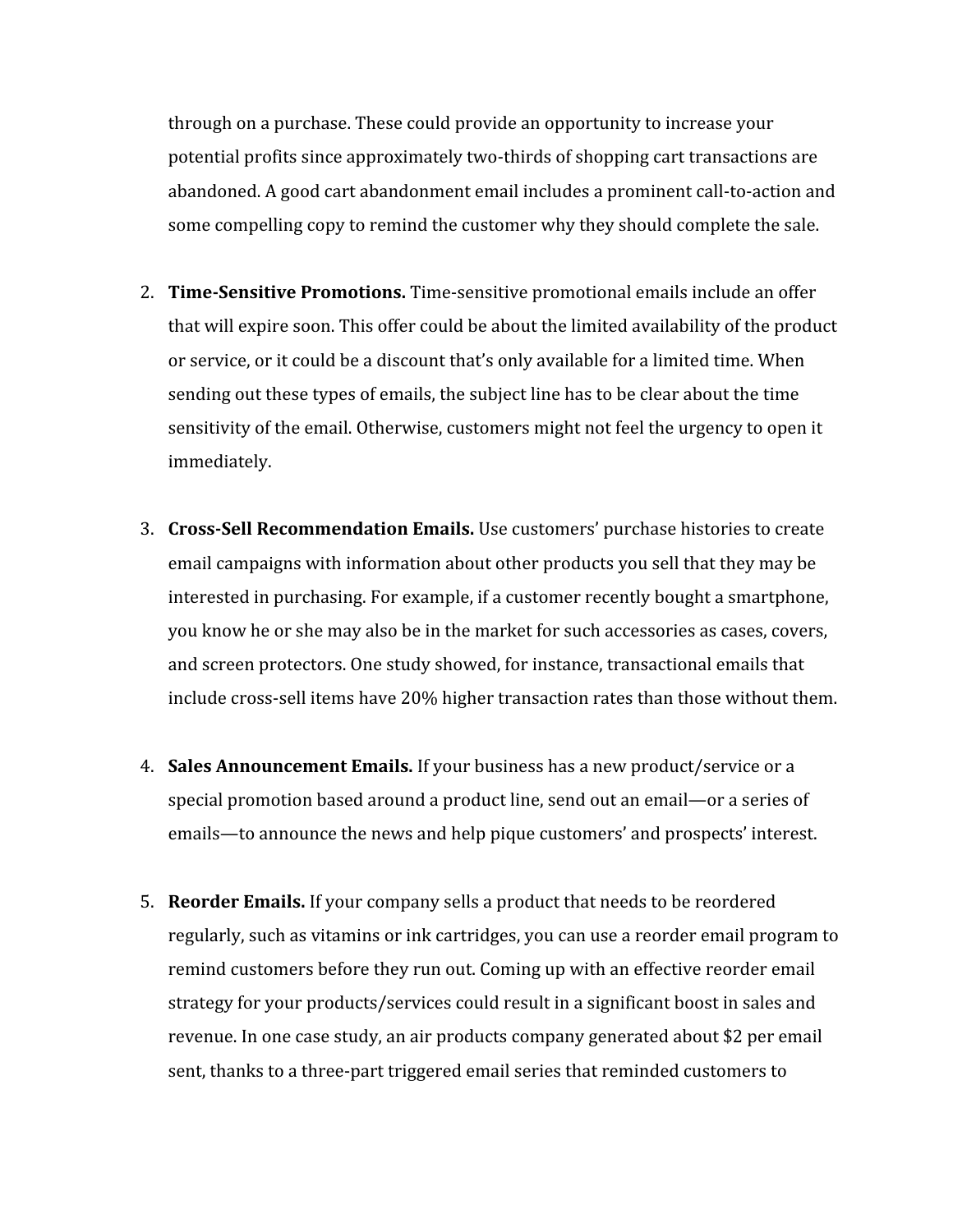replace their indoor air filters. Of the customers who clicked through to the company's website, 53% made a purchase.

- 6. **Receipts Emails.** It's standard for online stores to send order confirmation or receipt emails once a customer completes a transaction. But rather than just reiterating the order details, there are many other things you can do to make your receipts bring in additional returns. The email receipt can include a download link so you can get the product instantly. The email receipt can also ask the customer to review your product or service. The email receipt can include coupon codes that your customer can use on their next purchase, which gives them an incentive to be a repeat customer. Another way to encourage additional purchases via your email receipts is to show customers related products that they can buy in the future. You can even add encouragement to the customer or a positive quote. Finally, you don't always have to use receipts to directly encourage additional sales, but you should always use it to reinforce your brand. Drab text-only emails with just the order details are forgettable and are missed branding opportunity.
- 7. **Event Emails.** With these emails, you can create a comprehensive email campaign around your events—including webinars, presentations, and conferences—to help build interest and encourage participation. Event emails would include invitations, follow-up invitations, reminders, and thank-you emails.
- 8. **The Connect-via-Social Campaign Emails**. The social campaign email is one that crosses channels from email into social media and potentially back again to email. It's an email marketing campaign that seeks to engage people in their newsfeed. You have plenty of options with this one, from Facebook to Instagram. A social campaign might use email marketing to ask users to pin pictures of recipes made with the gadget to Pinterest, or post them on Facebook, or tweet with a hashtag. The